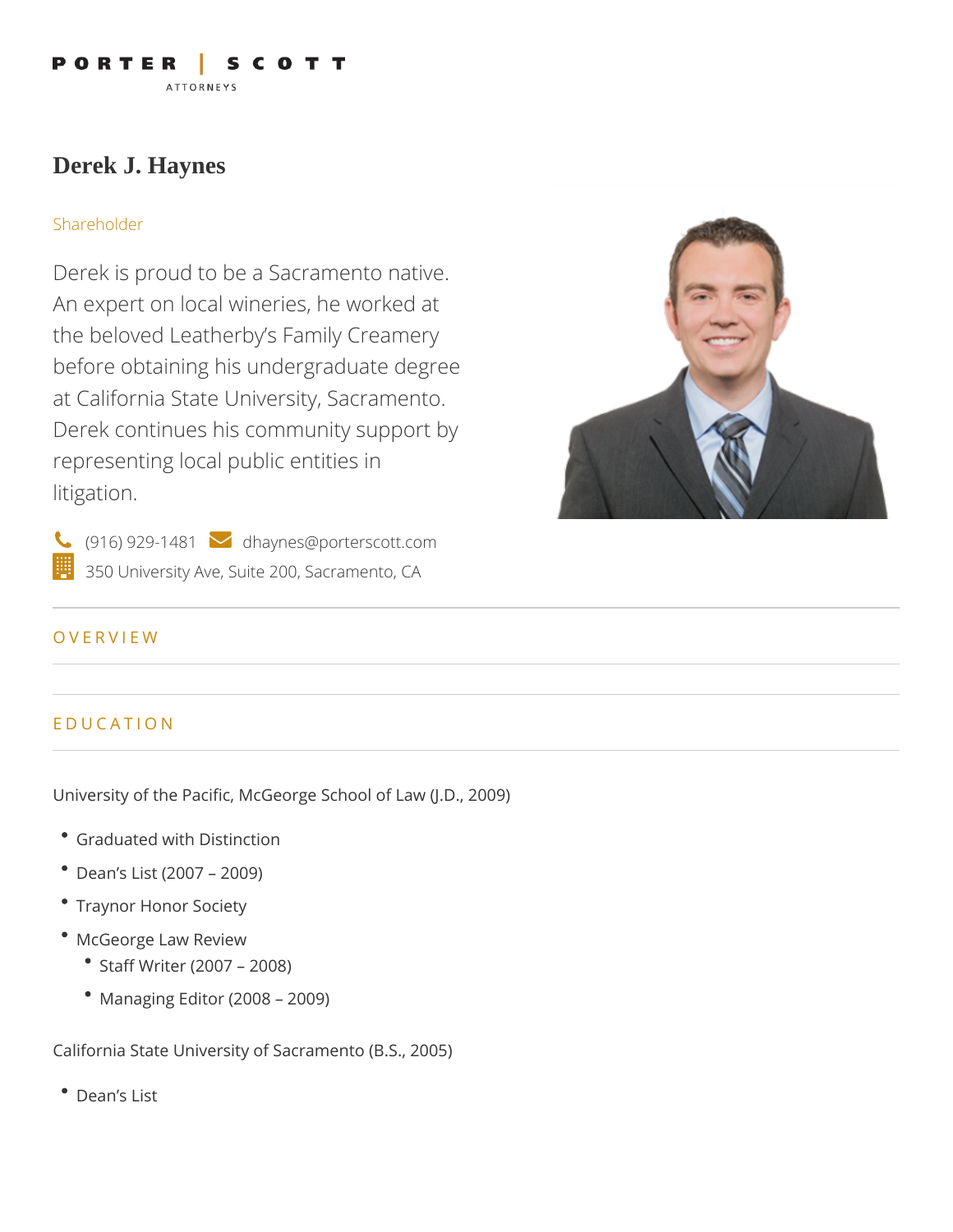#### PRACTICE AREAS

- Education
- Employment
- Personal Injury
- Professional Liability
- Public Entities
- Police Practices

## ADMITTED TO PRACTICE

- All California State Courts
- United States District Court for the Eastern District of California
- United States District Court for the Northern District of California

### PROFESSIONAL MEMBERSHIPS & AWARDS

- Northern California Super Lawyer Rising Star (2013-2018)
- Sacramento County Bar Association

#### SEMINARS & PRESENTATIONS

- 2016 Employment Law Legislative and Case Update, Stanislaus County
- 2015 Employment Law Legislative and Case Update, Stanislaus County

#### PUBLICATIONS

*Search Protocols: Establishing the Protections Mandated by the Fourth Amendment Against Unreasonable Searches and Seizures in the World of Electronic Evidence*, 40 McGeorge L. Rev. 757

#### COMMUNITY INVOLVEMENT